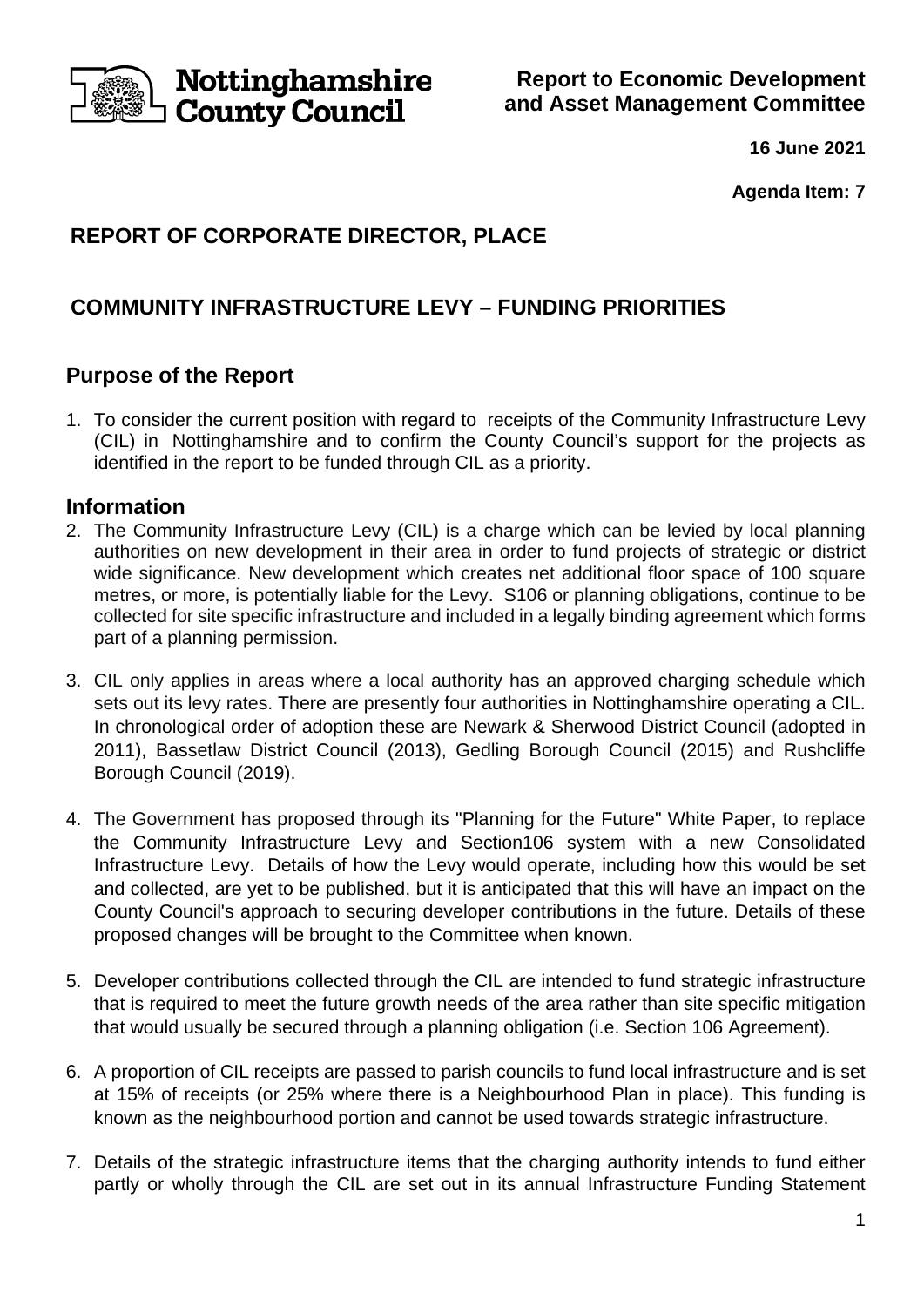(which replaced the Regulation 123 List in December 2020). In Nottinghamshire, this has mainly comprised strategic highway schemes and secondary education provision.

8. The total amount of funding retained at the end of the year for strategic infrastructure is detailed in the District/Borough Infrastructure Funding Statement (IFS) for 2019/20.

### Bassetlaw

- 9. The list of projects which may be funded wholly or partly through CIL is set out in the District Council's IFS and includes improvements to key junctions / roundabouts in Worksop, Retford, Tuxford and Harworth, as well as expansion of secondary education provision in both Worksop and Harworth & Bircotes. The full list of highways schemes is available at Appendix A.
- 10.The total amount of CIL receipts held at the end of the 2019/20 financial year was £5,492,715.
- 11.The County Council has already drawn down funding towards the completed scheme at the A57/B6041 Gateford Road roundabout in Worksop. Design works are also underway with respect to schemes at the A57/Claylands Avenue and A60/A619 roundabouts in Worksop.
- 12.To date, no funding has been committed to secondary education projects in the District. The County Council is seeking to address school place sufficiency issues at Outwood Portland Academy in Worksop where a feasibility study has been conducted to identify the potential of delivering an additional two forms of entry (300 places).
- 13.The County Council is also conducting a feasibility study with regards to a proposed expansion of primary and secondary provision at Serlby Park Academy in Harworth, however the additional secondary places (which would be CIL funded) are not expected to be required for several years, and will depend on the delivery rate of recently permitted housing developments.

### **Gedling**

- 14.The list of projects which may be funded wholly or partly through CIL is set out in the Borough Council's IFS and includes the following three items: construction of the Gedling Access Road (GAR), additional secondary school provision associated with the Gelding Colliery / Chase Farm and Top Wighay Farm developments, and the Gedling Country Park Visitors Centre.
- 15.The total amount of CIL receipts held at the end of the 2019/20 financial year was £1,276,677.
- 16.Since Gedling Borough Council first adopted the CIL, the strategic portion of CIL receipts have been ring-fenced for the construction of the Gedling Access Road (GAR). CIL receipts for the strategic element will continue to be ring-fenced for this piece of infrastructure whilst there is a continued need for the funding. The Borough Council has agreed to contribute up to £4.48 million as stated in its December 2020 Infrastructure Funding Statement.
- 17.The Borough Council's Statement also confirms that, once the funding gap for the GAR has been addressed, the following priority will be the delivery of secondary school facilities associated with the Gedling Colliery / Chase Farm development. The County Council has invested approximately £3m in providing additional places at the Carlton Academy and would seek to recover this expenditure through CIL, if future CIL receipts allow. However, it is acknowledged that the current proposals to reform CIL / S.106 may impact on future reliability of this revenue.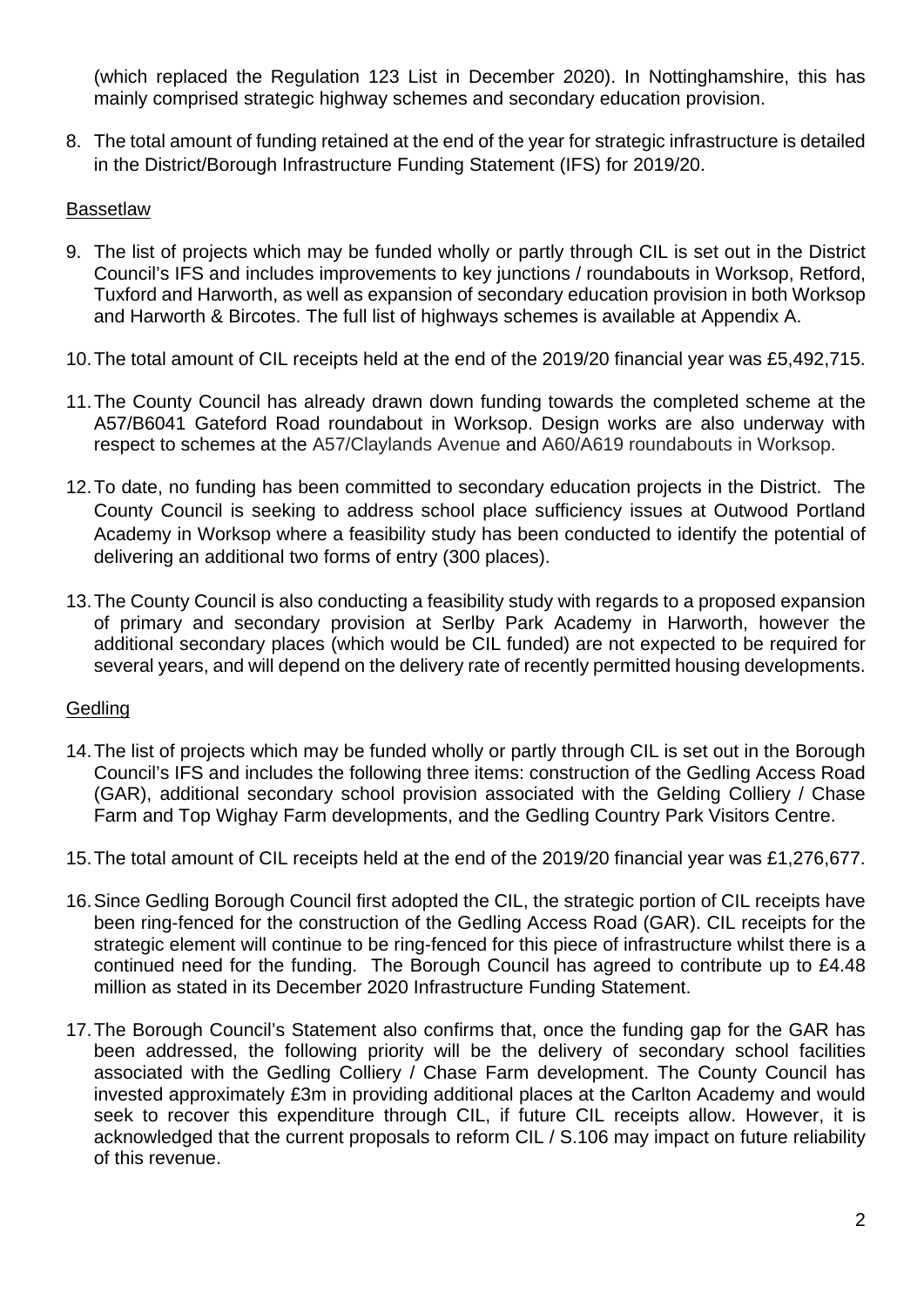### Newark & Sherwood

- 18.The list of projects that may be funded wholly or partly through CIL is set out in the District Council's IFS and includes the delivery of major highways schemes such as the widening of the A1 Overbridge at Fernwood and the installation of the Kelham Bypass, as well as improvements to key junctions across the District. The list also includes the delivery of additional secondary education provision within the District. The full list of highways schemes is at Appendix B.
- 19.The total amount of CIL receipts held at the end of the 2019/20 financial year was £5,146,605.
- 20.The widening of the A1 Overbridge remains the District Council's highest priority, given its need as part of the Fernwood development highways mitigation strategy. NSDC is therefore working with Highways England to develop a detailed project brief. The estimated cost for the work is expected to be in the region of £5.2 million according to NSDC's IFS.
- 21.NSDC has also committed £620,000 towards the delivery of a two storey, four classroom expansion of Joseph Whitaker School in Rainworth. The project is being delivered by the East Midlands Education Trust and will help address the projected deficiency of secondary school places in the Rainworth Planning Area. There are currently no other sufficiency issues or plans to increase capacity at other secondary schools in this District.

#### Rushcliffe

- 22.The list of projects that may be funded wholly or partly through CIL is set out in the Borough Council's IFS and includes provision of a Park & Ride along the A52 corridor and bus priority measures in West Bridgford, improvements to playing pitches and leisure facilities, and the provision of new/extended secondary education and health facilities across the Borough.
- 23.Due to the time at which CIL was adopted within the Borough, no developments incurring a CIL charge were commenced during the last financial year. Therefore, the total amount of CIL receipts retained at the end of the 2019/20 financial year was £0.00.
- 24.The County Council is working with several Academies to progress projects to increase secondary education capacity in the Rushcliffe East and West Bridgford Planning Areas. Further funding may be sought through CIL to supplement existing funding for secondary education provision in the future.
- 25.As funding accrues, NCC will work with RBC to support delivery of the proposed public transport improvements along the A52 Corridor and in West Bridgford.

### County Summary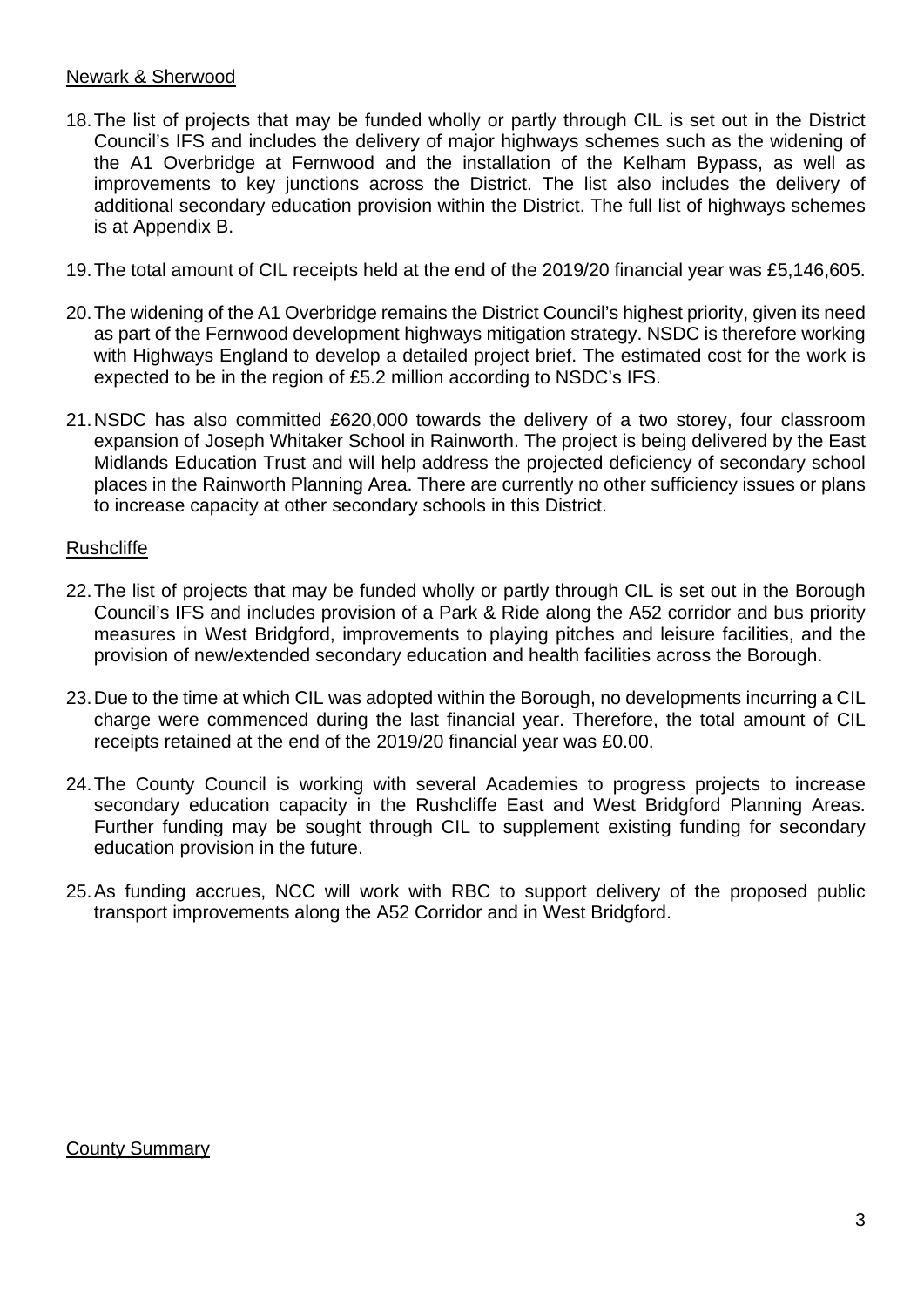26.Table 1 summarises the current project proposals in each of the CIL-charging authorities as described in this report and the priorities of the County Council .

| District /<br><b>Borough</b> | <b>CIL</b><br><b>Balance at</b><br>31 <sup>st</sup> March 2020 | <b>County Council Priority Projects for CIL funding</b>                                                                                                                         |
|------------------------------|----------------------------------------------------------------|---------------------------------------------------------------------------------------------------------------------------------------------------------------------------------|
| <b>Bassetlaw</b>             | £5,492,715                                                     | A57/B6041 Gateford Rd Roundabout: £662,742*<br>A57/Claylands Avenue Roundabout: Amount TBC<br>A60/A619 Roundabout: Amount TBC<br>Outwood Portland Academy Expansion: £7,200,000 |
| Gedling                      | £1,276,677                                                     | Gedling Access Road: £4,480,000<br>Carlton Academy Expansion: £3,000,000                                                                                                        |
| Newark &<br>Sherwood         | £5,146,605                                                     | Joseph Whitaker School Expansion: £620,000<br>Widening of A1 Overbridge, Fernwood: £5,200,000                                                                                   |
| <b>Rushcliffe</b>            | £0.00                                                          | Park and Ride on A52 corridor, bus priority<br>measures in West Bridgford and secondary<br>education projects (to be advised)                                                   |

\**funding drawn down*

### **Other Options Considered**

27.Do nothing. The opportunity to deliver key infrastructure to mitigate the impact of new development in the County would be delayed.

#### **Reason for Recommendations**

28.In order for the Committee to endorse the priorities of the County Council for CIL-funded projects in Nottinghamshire.

## **Statutory and Policy Implications**

29.This report has been compiled after consideration of implications in respect of crime and disorder, data protection and information governance, finance, human resources, human rights, the NHS Constitution (public health services), the public sector equality duty, safeguarding of children and adults at risk, service users, smarter working, sustainability and the environment and where such implications are material they are described below. Appropriate consultation has been undertaken and advice sought on these issues as required.

## **RECOMMENDATIONS**

- 1) That the Committee notes the level of receipts accrued from the Community Infrastructure Levy (CIL) in Nottinghamshire;
- 2) That the projects as identified in the report should be prioritised for funding from CIL in its current form; and
- 3) That the Committee indicates whether there are any further actions they wish to take following consideration of this report.

### **Adrian Smith**

#### **Corporate Director Place**

**For any enquiries about this report please contact:** Matthew Neal, Service Director, Investment & Growth, Tel: 0115 9773822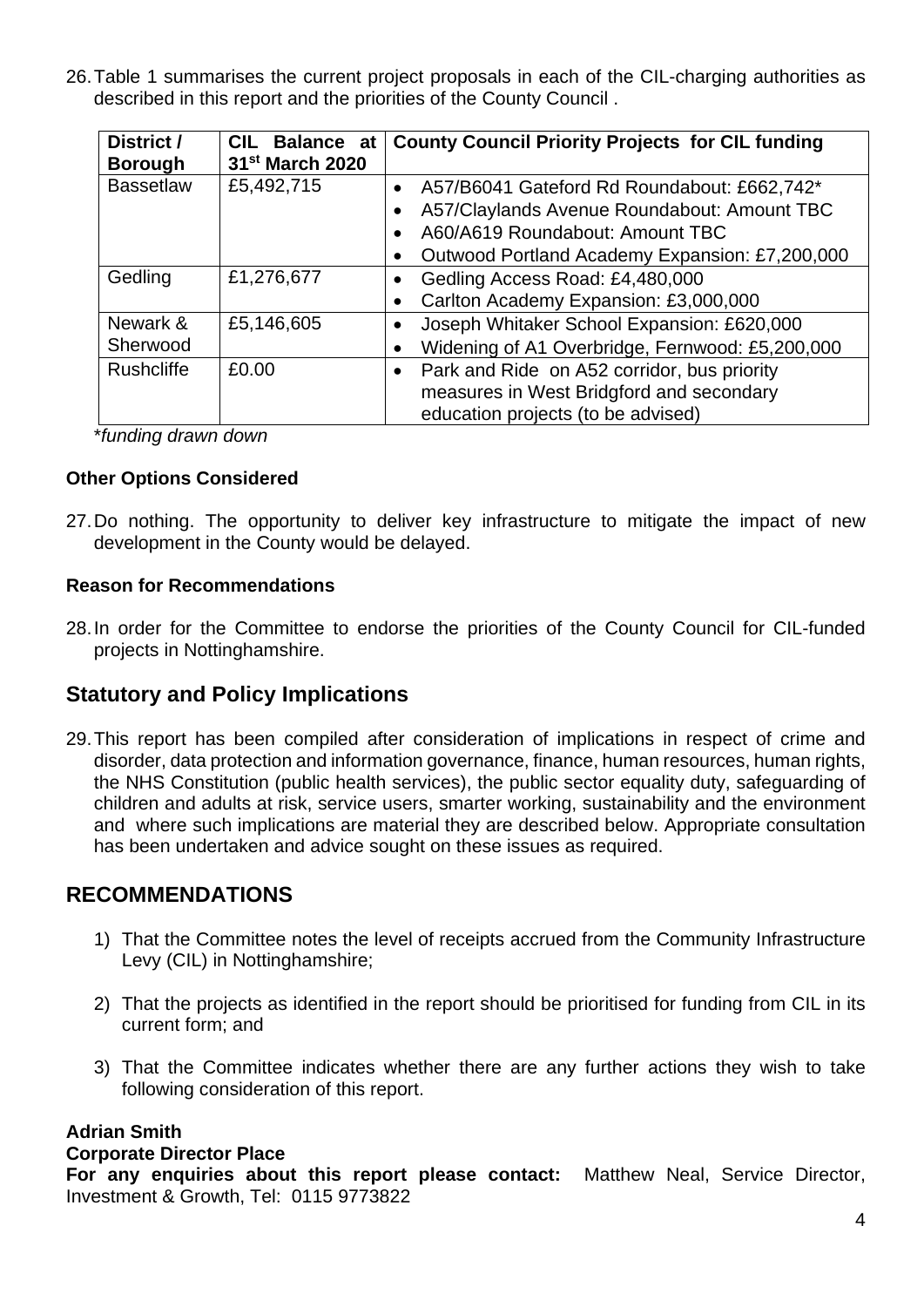## **Constitutional Comments (CEH 01/06/2021)**

30.The report falls within the remit of Economic Development and Asset Management Committee under its terms of reference.

### **Financial Comments (RWK 02/06/2021)**

31.The report sets out the balance of CIL contributions and the County Council priority projects for CIL funding for the 4 district councils with an approved CIL charging schedule in place. There are no specific financial implications arising directly from the report.

### **Background Papers and Published Documents**

Except for previously published documents, which will be available elsewhere, the documents listed here will be available for inspection in accordance with Section 100D of the Local Government Act 1972.

• None.

## **Electoral Division(s) and Member(s) Affected**

• All.

### **APPENDIX A: BASSETLAW DISTRICT COUNCIL INFRASTRUCTURE LIST**

| Infrastructure required | Approximate<br>cost of | <b>Funding already acquired £</b> | <b>Status</b> |
|-------------------------|------------------------|-----------------------------------|---------------|
|-------------------------|------------------------|-----------------------------------|---------------|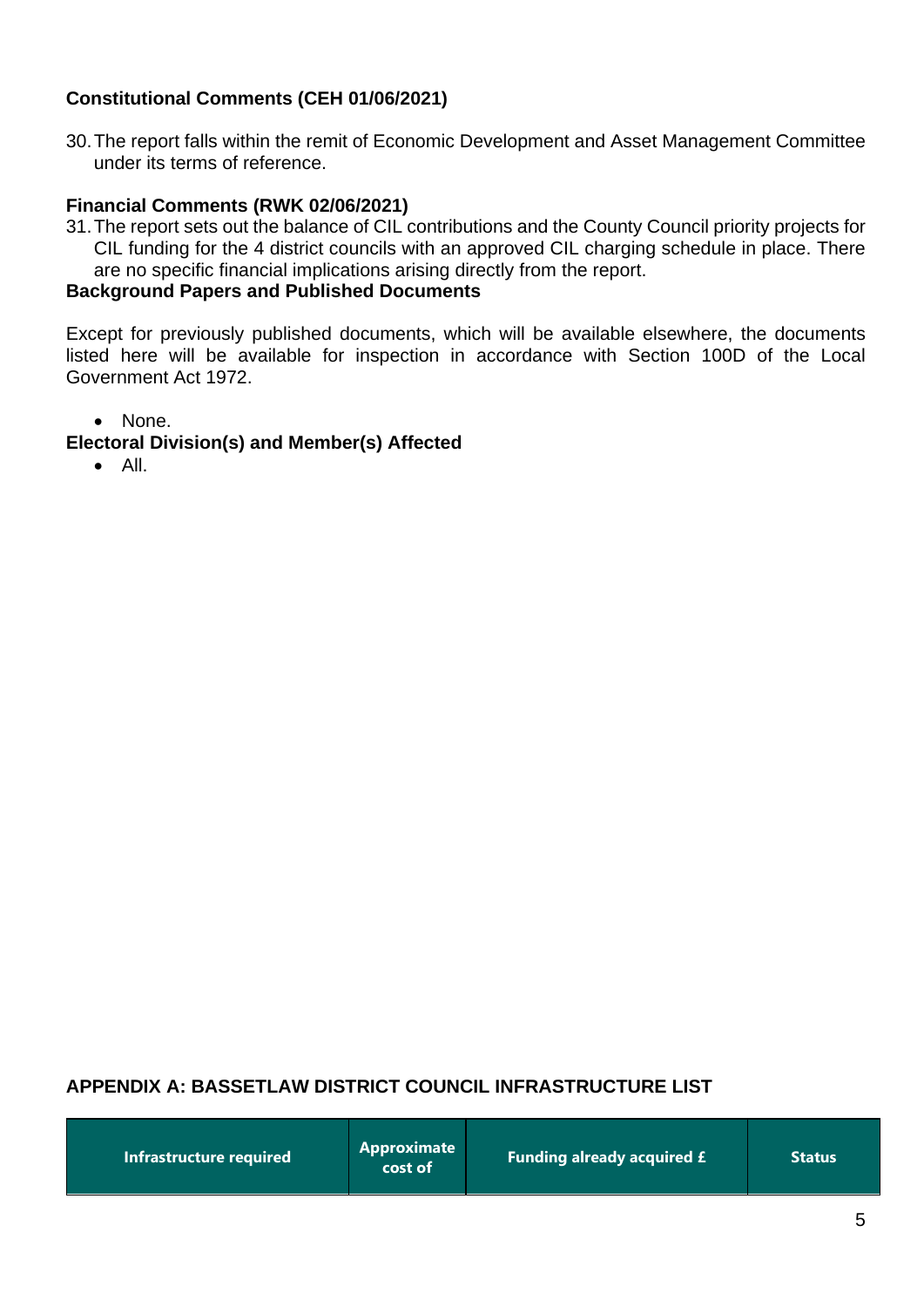|                                                                                | improvement<br>£m |                                                                                                                                                                                                               |                         |
|--------------------------------------------------------------------------------|-------------------|---------------------------------------------------------------------------------------------------------------------------------------------------------------------------------------------------------------|-------------------------|
| A614/Scrooby Road/Bawtry<br>Road, Harworth                                     | 0.75              | 0.45m Sheffield City Region<br>0.45m D2N2 Design fees<br>drawn down 05/04/17 £11,000                                                                                                                          | Completed               |
| A620/A638 roundabout,<br>Retford                                               | 3.00              |                                                                                                                                                                                                               | <b>Not</b><br>Commenced |
| B1164/A6075 Junction, Tuxford                                                  | 0.75              |                                                                                                                                                                                                               | Not<br>Commenced        |
| A57/A60 Sandy Lane<br>roundabout, Worksop A57 arms<br>and Highgrounds arm only | 1.50              | 0.5m Sheffield City Region<br>1.83m D2N2 Design fees<br>requested drawn down<br>08/04/15 £12,500                                                                                                              | Completed               |
| A57/Claylands Avenue<br>roundabout, Worksop                                    | 1.50              | Amount requested on draw<br>down form 18/10/19 - £19,250                                                                                                                                                      | Project<br>Underway     |
| A60/A619 roundabout,<br>Worksop                                                | 3.00              | In discussions over<br>design works                                                                                                                                                                           | Project<br>Underway     |
| A57/B6041 Gateford Road<br>roundabout, Worksop B6041<br>arm only               | 1.50              | £12,000 on 27/07/17 for design<br>fees £20,000 on 14/08/18 for<br>further design fees £630,742 on<br>24/08/18 for capital project<br>£662,742 total CIL drawn down<br>£1.15m Sheffield City Region<br>Funding | Completed               |
| Secondary school provision in<br>Worksop                                       | 4.50              | n/a                                                                                                                                                                                                           | <b>Not</b><br>Commenced |
| Secondary school provision in<br><b>Harworth Bircotes</b>                      | 4.40              | n/a                                                                                                                                                                                                           | <b>Not</b><br>Commenced |
| <b>Total cost</b>                                                              | 23.90             |                                                                                                                                                                                                               |                         |